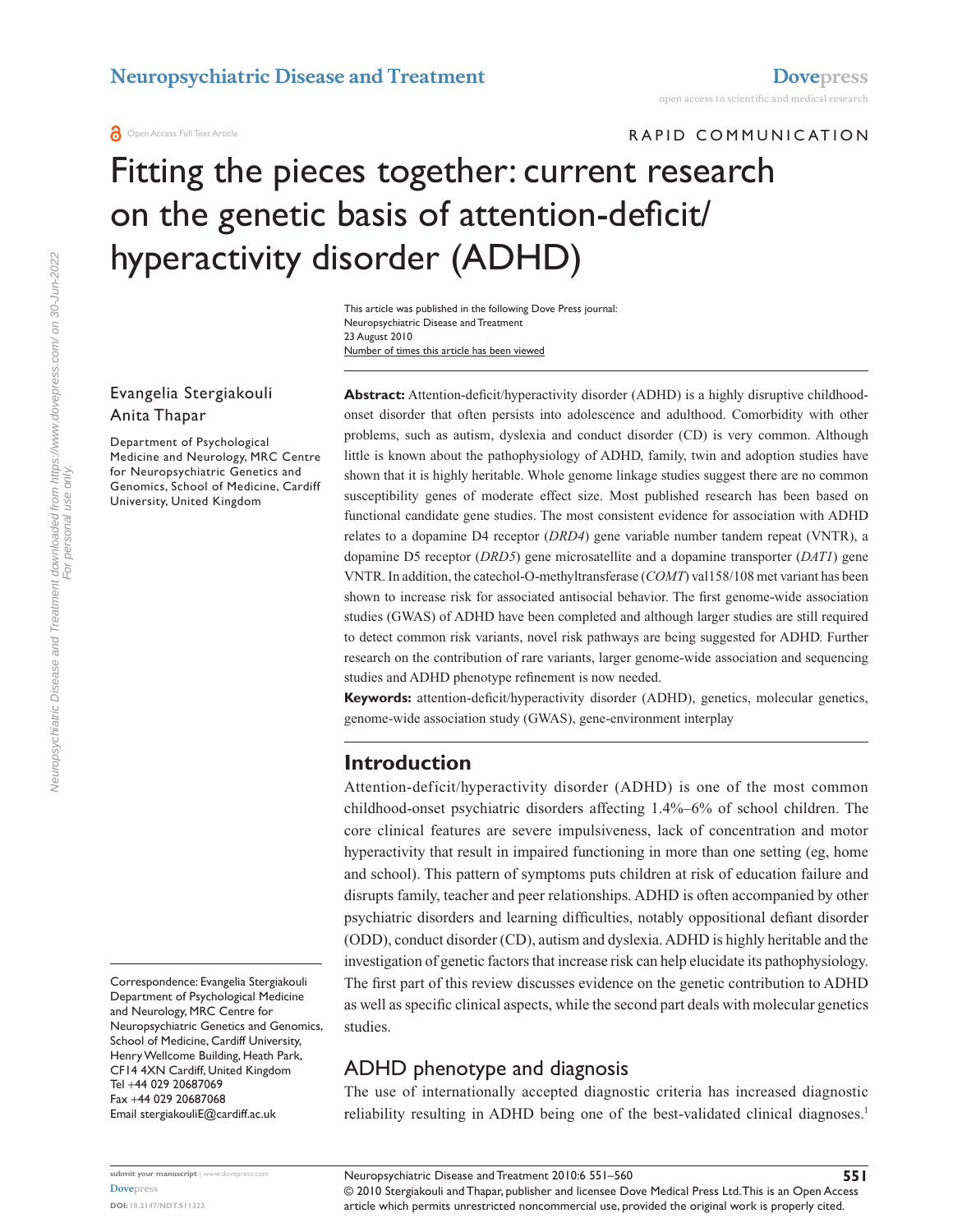There are two sets of diagnostic criteria used to define ADHD: the *Diagnostic and Statistical Manual of Mental Disorders*, fourth edition, text revision (DSM-IV-TR) and the *International Classification of Diseases*, tenth edition (ICD-10; Hyperkinetic Disorder). The diagnosis of ADHD is based on reported symptoms. Most genetic studies have utilized standardized diagnostic criteria, although some have considered ADHD to be continuously distributed and assessed total ADHD symptom scores.

There is consistent evidence that ADHD is familial. Family studies of ADHD have reported increased rates of ADHD among parents and siblings of children with ADHD compared with relatives of unaffected controls. The relative risk in first degree relatives is considered to be between 4 and 5.4.<sup>1</sup> It is interesting that half siblings of children with ADHD have a lower risk of developing the disorder than full siblings, further highlighting the important role of inherited factors in ADHD.<sup>2</sup>

Adoption studies are able to disentangle the contribution of inherited and environmental factors. Five adoption studies have shown that the risk of ADHD is greater in biologically related relatives of affected individuals than in those who are unrelated and this provides strong evidence for a genetic contribution to ADHD.<sup>3,4</sup>

Twin studies examine the contribution of inherited factors by examining the extent of disease concordance in genetically identical (monozygotic) and nonidentical (dizygotic) twin pairs. Many of these studies have focused on ADHD symptom scores, since a large-scale twin study has found that ADHD may be better viewed as the extreme end of a continuum rather than as a category.<sup>5</sup> Such studies have all shown that ADHD is highly heritable and that 60%–90% of phenotypic variance can be explained by inherited factors.<sup>1,6</sup> These high heritability estimates are comparable to those found for other neurodevelopmental disorders such as autism and schizophrenia. It is striking that heritability estimates are not 100%, meaning that there must be additional contribution from nonshared environmental factors, epigenetic and stochastic (random) effects or measurement inaccuracies. Epigenetic effects are heritable but reversible genetic changes that are not attributable to DNA sequence variation. They have been hypothesized to mediate the effects of environmental risks on psychiatric disorders.7

Twin studies have highlighted important issues about the measurement of ADHD as clinical information is usually gathered from different informants. ADHD scores derived from mother's reports have been found to be highly heritable with heritability estimates of 60%-91%.<sup>8</sup> ADHD scores from

teacher reports are also heritable. It seems that the most reliable and heritable phenotype is achieved when combining both parent and teacher reports.<sup>9</sup> Although using both parent and teacher reports appears to be the best option for defining child ADHD, self reports need to be considered when investigating adolescent and adult ADHD. Adolescents and adults with ADHD have similar patterns of psychiatric comorbidity and neurocognitive deficits to children with ADHD, although inattention is more prominent than hyperactivityimpulsiveness.10 According to twin studies, the heritability of ADHD symptoms derived by self reported ADHD scores in adolescents and adults is much lower than for ADHD symptoms derived from parent and teacher reports of child ADHD scores. Nonshared environmental factors, including measurement errors have been thought to explain the low heritability.

In summary, there is abundant evidence of a strong genetic contribution to ADHD. However, the influence of noninherited factors is also important. The evidence supports the use of both parent and teacher reports for defining ADHD in children. For adolescents and adults, where this is not feasible, self reports should be treated with caution when no other informant (such as a partner) is available.

## ADHD subtypes

The DSM-IV-TR recognizes three ADHD subtypes. The combined type is diagnosed when six or more symptoms from each of two symptom categories (inattentive and hyperactive-impulsive) are present, while the inattentive or hyperactive-impulsive type is diagnosed when six or more symptoms from only one of the two categories are present. However, it is difficult to assess whether these subtypes are genetically distinct. The picture from family studies is not clear, although a meta-analysis suggested that there is overlap in terms of shared familial factors and only a small familial effect on subtype distinction.<sup>11</sup> Twin studies have also found shared genetic liability<sup>12</sup> although findings are not entirely consistent as other studies report distinct genetic and environmental contributions to the subtypes.<sup>9</sup> In summary, although ADHD subtypes are recognized for diagnostic purposes, the evidence for distinct risk factors operating on different ADHD subtypes is not consistent.

## Developmental course

At least half of those with childhood ADHD will still meet full diagnostic criteria in adolescence.<sup>13</sup> The levels of overactivity and impulsiveness tend to decrease, while inattentiveness is more persistent. During adolescence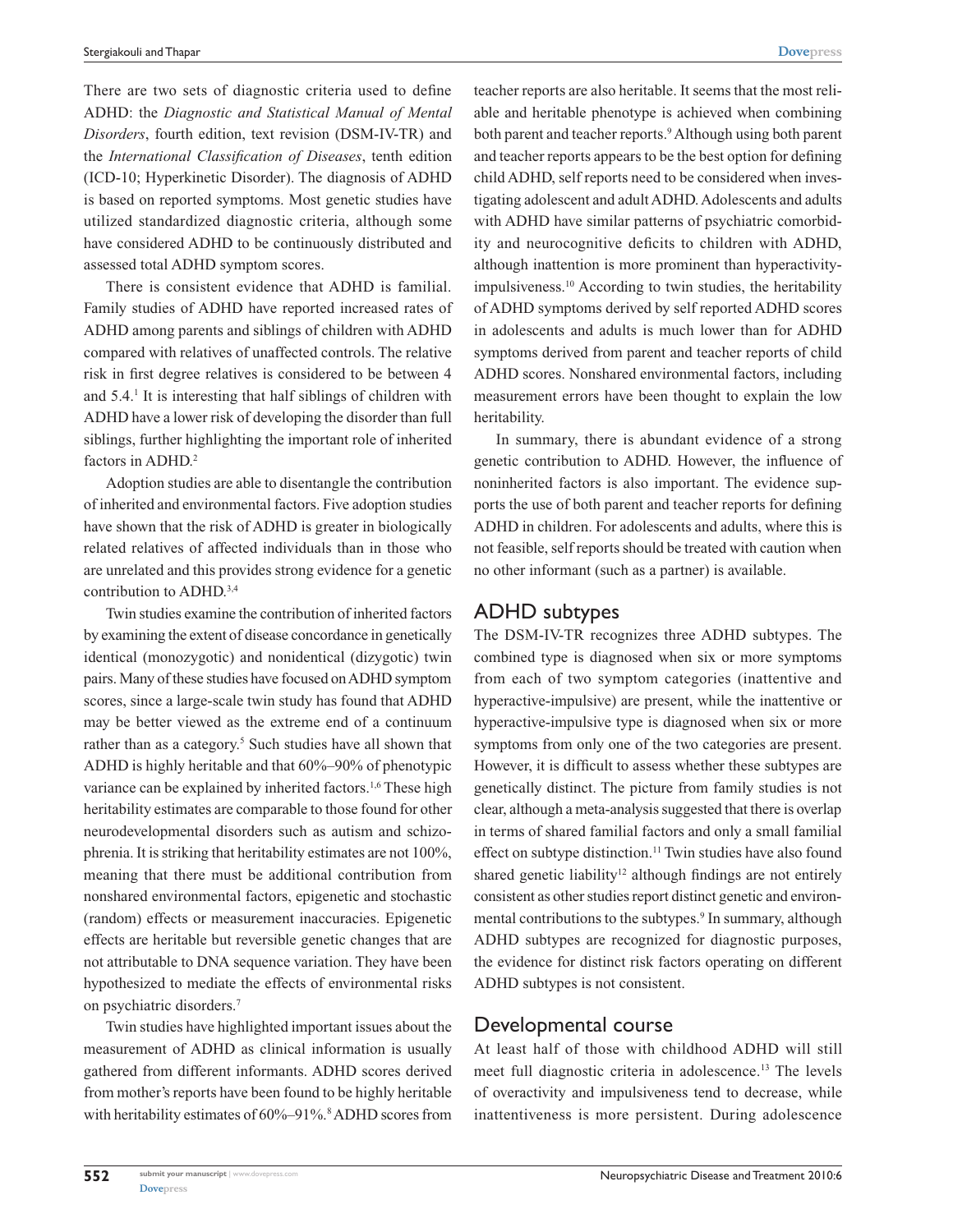the problems of antisocial behaviour and substance abuse also emerge. Longitudinal studies have shown that ADHD symptoms and comorbid antisocial behavior also tend to persist into adulthood.<sup>14</sup> Twin studies find that there are genetic influences not only on ADHD but also on its continuity. Most of the continuity in ADHD symptoms is attributable to genetic influences.15 There is also the suggestion that a persistent diagnosis of ADHD is associated with stronger family history.<sup>1</sup> Interestingly, despite diagnostic continuity over time, there are also reports of distinct genetic factors contributing to child and adult ADHD.<sup>16</sup> In summary, ADHD is a persistent disorder with genetic factors contributing to its origins and persistence.

# **Comorbidity**

Comorbidity is common and around two thirds of children with ADHD have a diagnosis of another psychiatric disorder. It is increasingly recognized that autism and other pervasive developmental disorders (PDD), which are also neurodevelopmental in origin, often co-exist with ADHD. Common characteristics of neurodevelopmental disorders include a tendency to more commonly affect males<sup>17,18</sup> and having an onset in childhood. It has been suggested that there might be a set of common risk factors affecting brain development during critical stages that lead to such disorders. Twin studies indeed do find that ADHD and autism symptoms are influenced by a shared inherited risk.<sup>19,20</sup> Further genetic or environmental factors may then be responsible for the manifestation of symptoms leading to diagnoses of specific disorders. It is striking that children with PDD are currently excluded from having a diagnosis of ADHD according to DSM-IV criteria, although they could benefit from treatment for their ADHD symptoms. They are also excluded from many research studies of ADHD despite the fact that they could represent one extreme of the distribution of neurodevelopmental disorders. The same is also true for children with ADHD and intellectual disability/mental retardation  $(IO < 70)$ .

The commonest comorbid disorders are CD and ODD. Their prevalence in children with ADHD ranges from 20%–40% and they increase the risk of poor outcomes in children with ADHD. It has been considered that the group of children with ADHD and childhood-onset CD is distinct from the groups of children with ADHD or CD only. In this comorbid group of children, ADHD is more severe and shows greater persistence in adult life.<sup>21</sup> Family history is also stronger<sup>1</sup> and the presence of CD indicates higher genetic loading in ADHD.<sup>22</sup> Early onset CD also represents a risk factor for poor outcome for children with ADHD.<sup>23</sup>

To conclude, ADHD can co-exist with a wide range of psychiatric disorders and this could be due to shared inherited factors. The presence of CD appears to be an index of heterogeneity.

## Sex differences

There are higher rates of ADHD in males compared with females. The male to female ratio in population cohorts is approximately 4:1.<sup>18</sup> However, sex difference ratios are larger in clinical samples (7–8:1) than population cohorts due to referral biases, since boys with ADHD tend to be more disruptive than girls, making them more likely to be referred.24 The phenotype of the disorder also differs between the two sexes. Boys tend to be more hyperactive, while girls are usually more inattentive.18 Research on the factors contributing to sex differences in ADHD has been limited. One possibility is that different genetic factors operate for males and females, although family studies show that ADHD in both sexes is familial and twin studies do not find major differences in the magnitude of genetic influences on ADHD in males and females.<sup>25</sup>

In summary, sex differences in the prevalence and clinical presentation of ADHD are well-established but more research is required to explain these.

# The contribution of gene-environment interplay in ADHD

It is well-recognized that psychiatric disorders, like other complex diseases, are influenced by both genetic and environmental factors.26 Gene-environment interplay encompasses both gene-environment correlation and gene-environment interaction.

Several environmental factors have been considered in relation to ADHD, including low birth weight, prematurity, prenatal maternal smoking, alcohol consumption, maternal stress, psychosocial adversity and poor maternal diet, and toxins during the prenatal or neonatal period.<sup>27</sup> It is notable that the common characteristic of these environmental risks is that exposure is required during a critical period. For this reason it has been suggested that they might result in epigenetic (noninherited genomic) processes being triggered during a developmental window.<sup>7</sup>

#### Gene-environment correlation

Gene-environment correlation applies when exposure to a certain environmental factor depends on the genetic make-up of the individual or their parents. This means that genes could increase the risk of developing ADHD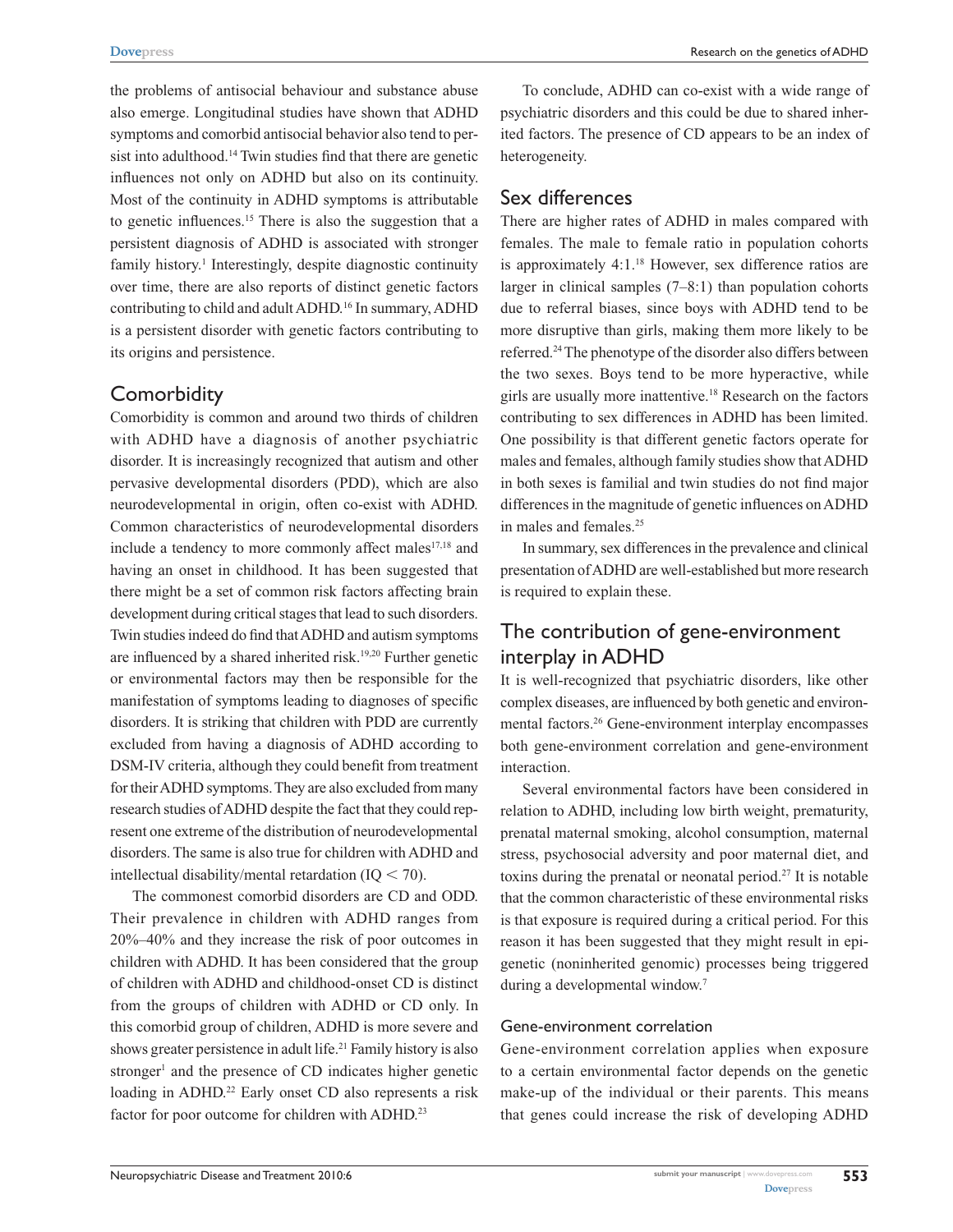by influencing exposure to certain environmental factors. In gene-environment correlation the risk effects of genes and environment are not distinct and genes may indirectly increase risk to ADHD by influencing exposure to risk and protective factors. For example, maternal smoking and stress in pregnancy have both been linked to ADHD. However there is evidence to suggest that these environmental risks are influenced by maternally-provided inherited factors<sup>28</sup> and index inherited liability to ADHD.

#### Gene-environment interaction

Gene-environment interaction is used to describe the phenomenon whereby a genetic factor exerts its effect when the individual is exposed to environmental risk.<sup>29</sup> Twin or adoption studies of ADHD on this topic have not been published, although this could indicate a publication bias against negative results.29 Investigating gene-environment interaction in ADHD for specific gene variants is still at an early stage and there is a lack of robust replication studies. These results will be discussed later.

To conclude, most of the environmental factors that are considered to increase susceptibility to ADHD are prenatal risks. However, some studies highlight that risk factors associated with a disorder are not necessarily causal.26

# Molecular genetics of ADHD

Psychiatric disorders, including ADHD, are categorized as complex disorders; this means that, they are the result of multiple gene co-action, gene–gene and gene–environment co-actions and interactions. The process of identifying complex disorder susceptibility genes has so far mainly been based on examining common variation in the DNA of different individuals without necessarily being pathogenic (for more information see Thapar and Stergiakouli<sup>30</sup>). This variation provides genetic markers/polymorphisms, such as single nucleotide polymorphisms (SNPs). Advances in technology have made mass genotyping of large numbers of SNPs for very big samples possible and more economical. The main three methods that have been used to identify common, susceptibility gene variants are:

- whole genome linkage studies
- candidate gene association studies
- genome-wide association studies (GWAS).

## Whole genome linkage studies

Whole genome linkage studies are based on families with multiple affected individuals, mainly affected sibling pairs, and aim to identify broad regions in the genome that could harbor susceptibility genes. The principle is that, if an allelic marker is linked to a susceptibility locus, affected relatives will share this allele more commonly than expected. Whole genome linkage studies of ADHD have been published and a meta-analysis of seven independent linkage scans yielded a significant association for  $16q23 (P^{SR} = 0.00034, P^{OR} = 0.04)$ . Interestingly, the same region came to light from a GWAS of quantitative traits related to ADHD. This region harbors the *CDH13* gene which has been implicated in substance use disorders.<sup>31</sup>

In summary, whole genome linkage studies have not been able to achieve replication or point unequivocally to regions harboring susceptibility genes for ADHD. This probably reflects the fact that there are no common susceptibility genes of large effect sizes for ADHD and whole genome linkage studies are not the most appropriate approach for identifying genes of smaller effect sizes.

#### Candidate gene association studies

Candidate gene association studies select genes that are hypothesized to be implicated in a disorder and then compare the frequencies of marker alleles in affected individuals (cases) and healthy individuals (controls). Genes are selected on the basis of findings from whole genome linkage, animal, pharmacological or imaging studies. However, these studies are based on assumptions about the pathophysiology of the disorder and since this is largely unknown in psychiatric disorders, they have not been very successful.

Genes within the dopaminergic pathway have been hypothesized to be implicated in the pathophysiology of ADHD due to the therapeutic effects of stimulant medication, which reduces ADHD symptoms by inhibiting the reuptake of dopamine.32 Animal studies also show that the dopamine transporter (*DAT1*) knockout mouse model (where the *DAT1* gene has been turned off to study the effects on the phenotype) exhibits hyperactivity and deficits in inhibitory behavior<sup>33</sup> and imaging studies of patients with ADHD provide evidence of changes in brain regions where dopaminergic systems are more active.34 Genes on the dopaminergic pathway that have been investigated in relation to ADHD include dopamine D4 receptor gene (*DRD4*), dopamine D5 receptor gene (*DRD5*)*, DAT1 and* catechol-O-methyltransferase *(COMT)*. Other genes notably serotonergic genes and synaptosomeassociated proteins (SNAP-25) have also been studied.<sup>35</sup> According to a recent meta-analysis there is evidence that the serotonin transporter gene and the serotonin 1B receptor gene might be associated with ADHD.<sup>36</sup> However, since candidate gene association findings are not the focus of this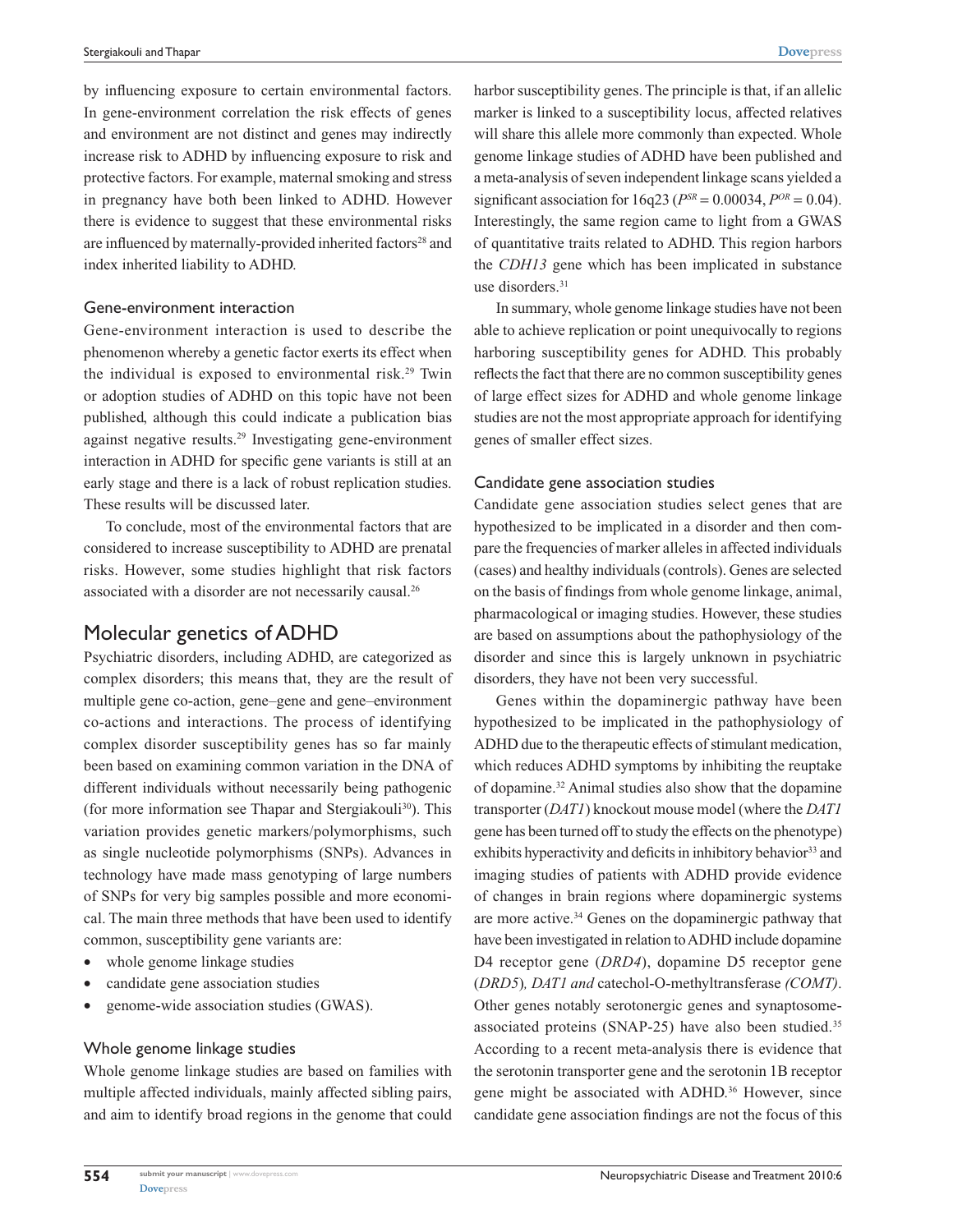review, we will only discuss consistently replicated findings from meta-analyses or pooled analyses.

#### DRD4

The best studied *DRD4* gene polymorphism is a variable number tandem repeat (VNTR) in exon III of the gene. The number of repeats ranges from 2–11 and the 7-repeat allele reduces the ability of the receptor to bind dopamine according to *in vitro* studies. A significant association of the 7-repeat allele and ADHD has been reported in four different meta-analyses and pooled studies.<sup>1,36-38</sup> The most recent meta-analysis by Gizer et al<sup>36</sup> reported a significant, modest association between ADHD and the 7-repeat allele  $(P < 0.00001, \text{ OR}-1.27, 95\% \text{ confidence interval } [CI]$ : 1.16–1.39), although the authors also showed evidence of substantial heterogeneity in effect sizes across different studies.36 Two studies have also suggested that the 7-repeat allele is associated with ADHD symptom persistence<sup>39,40</sup> although findings are not entirely consistent.<sup>41</sup>

#### *DRD5* gene

Another dopaminergic gene, the *DRD5* has been investigated in relation to ADHD and the 148-bp allele of a microsatellite at the 5′ end of the gene was found to be significantly associated with ADHD in four meta-analytic studies.<sup>36,42-44</sup> The most recent meta-analysis reported a significant association (*P* = 0.000095, OR = 1.22, 95% CI: 1.10–1.36) with moderate heterogeneity in reported effect sizes.<sup>36</sup> Although these results are very promising, the associated polymorphism is not located in the protein coding region of the gene and has no known function; it could be that this polymorphism is co-inherited with another polymorphism that is functional or that it influences gene function in a yet unknown fashion.

## Solute carrier family 6A, member 3 (*SLC6A3* or *DAT1*)

A VNTR polymorphism in the three-prime-untranslated region (3′ UTR) of the *DAT1* gene has been extensively investigated and a significant association between the 480-bp allele and ADHD ( $P = 0.002$ , OR = 1.1, 95%) CI: 1.03–1.17) was found in an updated meta-analysis by Gizer et al.<sup>36</sup> The same meta-analysis found significant associations with other polymorphisms in the *DAT1* gene and substantial heterogeneity across studies. Significant association of the 480-bp allele and ADHD has also been reported in five previous meta-analyses and pooled analyses.1,38,44–46 The International Multicenter ADHD Gene (IMAGE) project, a study of 776 ADHD cases that is the largest study to date, also reported a significant association but with a different polymorphism in the *DAT1* gene.47 Although the data indicates that *DAT1* is a strong candidate gene for ADHD, most of the meta-analyses have found evidence of sample heterogeneity suggesting a very small effect size of this variant or the presence of multiple polymorphisms within the *DAT1* gene increasing risk to ADHD. The *DAT1* 148-bp allele has been reported as increasing sensitivity to the risk effects of maternal smoking during pregnancy.<sup>48</sup> Another study also found evidence of gene-environment interaction but with a different *DAT1* allele.49 In contrast, there have been two negative reports of gene-environment interaction in relation to maternal smoking in pregnancy and *DAT1*.<sup>50,51</sup> A further concern is that maternal smoking in pregnancy might not be a causal environmental risk but rather indexing inherited liability to ADHD.28 Prenatal exposure to alcohol was also investigated in ADHD and it was found that it increased ADHD symptoms when a specific haplotype of SNP alleles in *DAT1* was present.50 Two markers in the same gene, *DAT1*, have also been reported to interact with psychosocial adversity (defined by measures of family and parental adversity) and increase ADHD symptoms.<sup>52</sup>

## *COMT* association with CD symptoms in patients with ADHD

The most studied polymorphism in *COMT* is a functional SNP resulting in a valine to methionine substitution (val $158/108$  met variant). However, two pooled analyses<sup>1,53</sup> and a meta-analysis<sup>36</sup> have found no evidence of association between this variant and ADHD. Interestingly, the *COMT* val allele yielded an almost significant result for males in the Cheuk and Wong meta-analysis.53 Thus, it could potentially be involved in male susceptibility to ADHD.<sup>53</sup>

There is however consistent evidence that the *COMT* val/val genotype is associated with CD symptoms in those with ADHD.<sup>54</sup> Since the first report, the same genotype was subsequently found to be associated with antisocial behavior in those with ADHD (but not in those without ADHD) in two independent populations from United Kingdom and New Zealand birth cohorts.<sup>55</sup> A pooled analysis of four studies also showed significant association with the val/val genotype.<sup>55</sup> The same genotype was also associated with increased aggressive CD symptoms in patients with ADHD.<sup>56</sup> These results suggest that some gene variants operate by modifying the ADHD phenotype rather than by increasing risk of disorder itself.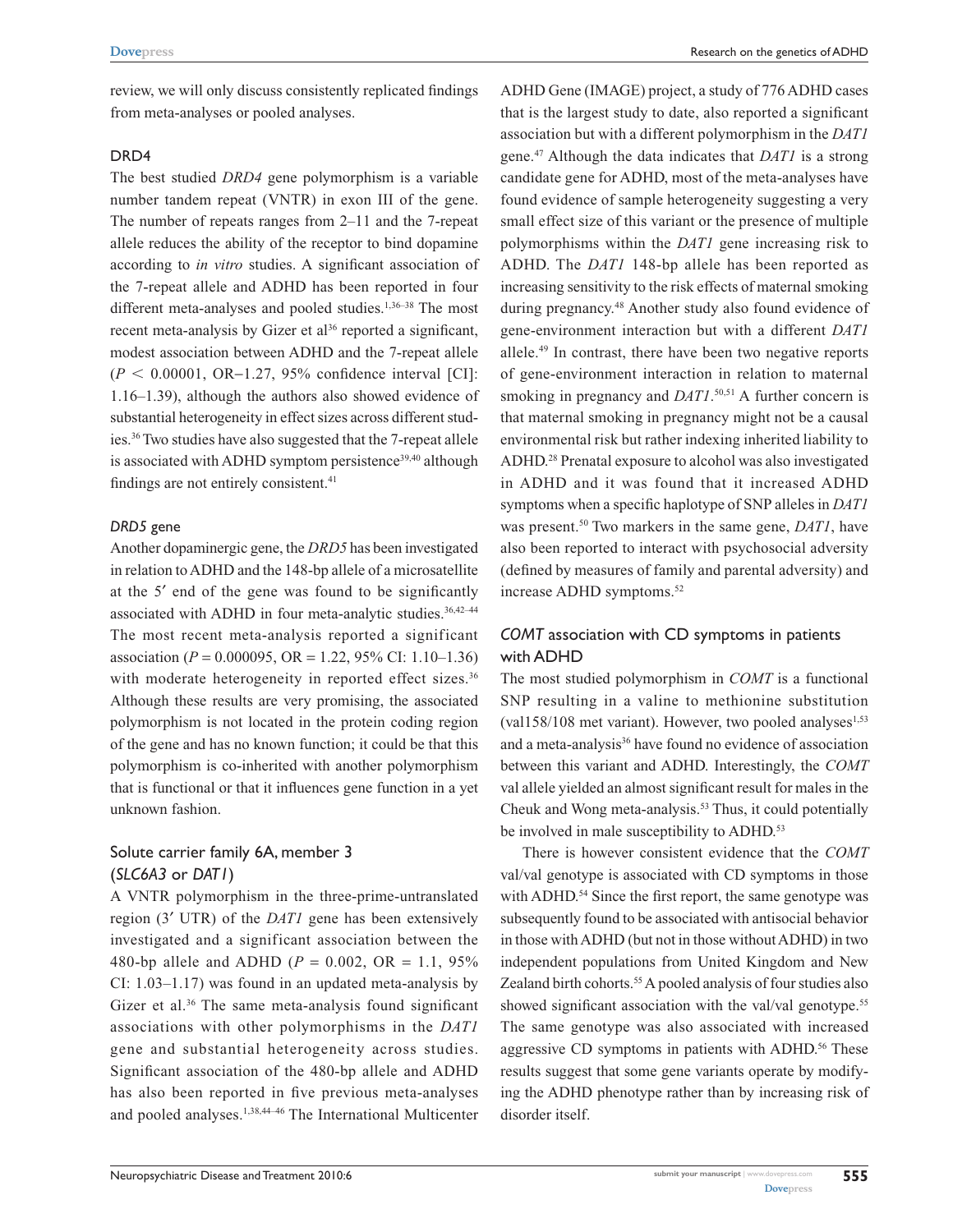To summarize, the most robust evidence is for an association between the *DRD4* VNTR, the *DRD5* microsatellite marker, the *DAT1* 480-bp VNTR and ADHD. It is still unclear whether the *DRD4* VNTR is causal. The *DRD5* 148-bp microsatellite is 18.5 kb away from the gene but that does not mean it does not influence *DRD5* in a yet unknown fashion. As for *DAT1*, there is significant evidence of heterogeneity across studies, although it initially appeared as the strongest candidate gene. The evidence that the *COMT* val/val genotype has a modifying effect on antisocial behavior in ADHD is a consistent finding in the field of ADHD, since it has been replicated in multiple independent samples. At present there is no convincing evidence of gene-environment interaction in relation to ADHD.

#### GWAS

GWAS are currently regarded by many as the most promising method for systematically searching for complex disorder susceptibility genes. They involve testing several thousand or millions of SNPs across the genome without an *a priori* hypothesis, and it is believed that they will also be able to pick up genes of small effect. A major limitation is that they require extremely large sample sizes to overcome the problem of multiple testing and to avoid false-positive results that are simply the product of chance. Genome-wide association findings have been published for schizophrenia,57–59 bipolar disorder,<sup>60</sup> autism<sup>61</sup> and other psychiatric disorders. For a review of GWAS on ADHD see Franke et al.<sup>62</sup>

GWAS of ADHD have been undertaken but research is at a much earlier stage than for most other psychiatric disorders. The first such study used a sample of 959 family trios collected as part of the IMAGE I study $60,000$  genotyped SNPs.63 Although, none of the associated SNPs reached genome-wide significance, these results do not exclude the existence of genes that increase risk for ADHD. In a list of the top-25 SNPs, there were some interesting candidate genes for ADHD, including cannabinoid receptor 1 (*CNR1)*. 31 This gene is located in a region that is possibly associated with ADHD according to a recent meta-analysis of linkage studies<sup>64</sup> and it has been also associated with alcohol and drug abuse<sup>63</sup> but such findings require replication in a different ADHD sample. Results from the same genome-wide scan were used to test for association with quantitative phenotypes generated from the ADHD symptoms.<sup>65</sup> The authors tested three quantitative phenotypes (number of hyperactive-impulsive symptoms, number of inattentive symptoms and total number of symptoms) under three different genetic models, which increased the multiple testing burden. There were

two genome-wide significant results; one of them was an intronic SNP in Cadherin 13 (*CDH13)* associated with the total number of ADHD symptoms<sup>66</sup> and the other one was an intronic SNP in glucose-fructose oxidoreductase-domain containing 1 (*GFOD1*) associated with the number of inattentive symptoms. *CDH13* has been previously reported to be associated with substance abuse<sup>63</sup> and was on the list of the top-25 SNPs from the previous  $GWAS$ ,<sup>65</sup> although the two studies are not independent.

Based on a list of candidate genes for ADHD compiled *a priori*, SNPs within Sodium/hydrogen exchanger 9 (*SLC9A9*), as well as other genes previously associated with ADHD, were associated with the disorder, although they failed to reach genome-wide significance.<sup>67</sup> Apart from being the top hit, *SLC9A9* also contained the largest number of associations in terms of SNPs and phenotypes. However, it was also the largest gene in this study.

A pooled GWAS not associated with IMAGE 1 analyzed 343 adult patients with persistent ADHD and 304 controls from Germany.67 Although again there were no genome-wide significant findings, a large proportion of the top-ranked SNPs were located in genes expressed in the brain and some of them, have also shown association with substance abuse disorders, which are found very frequently in adult ADHD patients.<sup>31</sup>

In terms of overlap of GWAS findings in ADHD, *CDH13* on chromosome 16q24.2–24.3 stands out. This gene is further supported by the fact that it falls into the only significant linkage region from the meta-analysis by Zhou et al.<sup>66</sup> Although *CDH13* is not a classic candidate gene for ADHD, it codes for a cell-cell adhesion protein and is also a regulator of neural cell growth. Other interesting findings in the top-ranked results of these GWAS relate to Tolloid-like (*TLL*) genes.<sup>68</sup> They code for metalloproteases that cleave collagen and they are expressed in the brain. These findings highlight the fact that GWAS can point to novel risk pathways that would not be otherwise explored. However, caution is required given that no findings have achieved genome-wide significance levels or yet been replicated.

The IMAGE dataset was also used to perform a GWAS on ADHD with comorbid CD,<sup>54</sup> which as discussed earlier is considered to index heterogeneity.68 There were no reported genome-wide significant associations, although 54 markers were nominally associated. However, the authors point out that their analysis was exploratory and any associations would require replication.<sup>69</sup>

In summary the first findings from GWAS on ADHD have provided some interesting genes to explore while failing to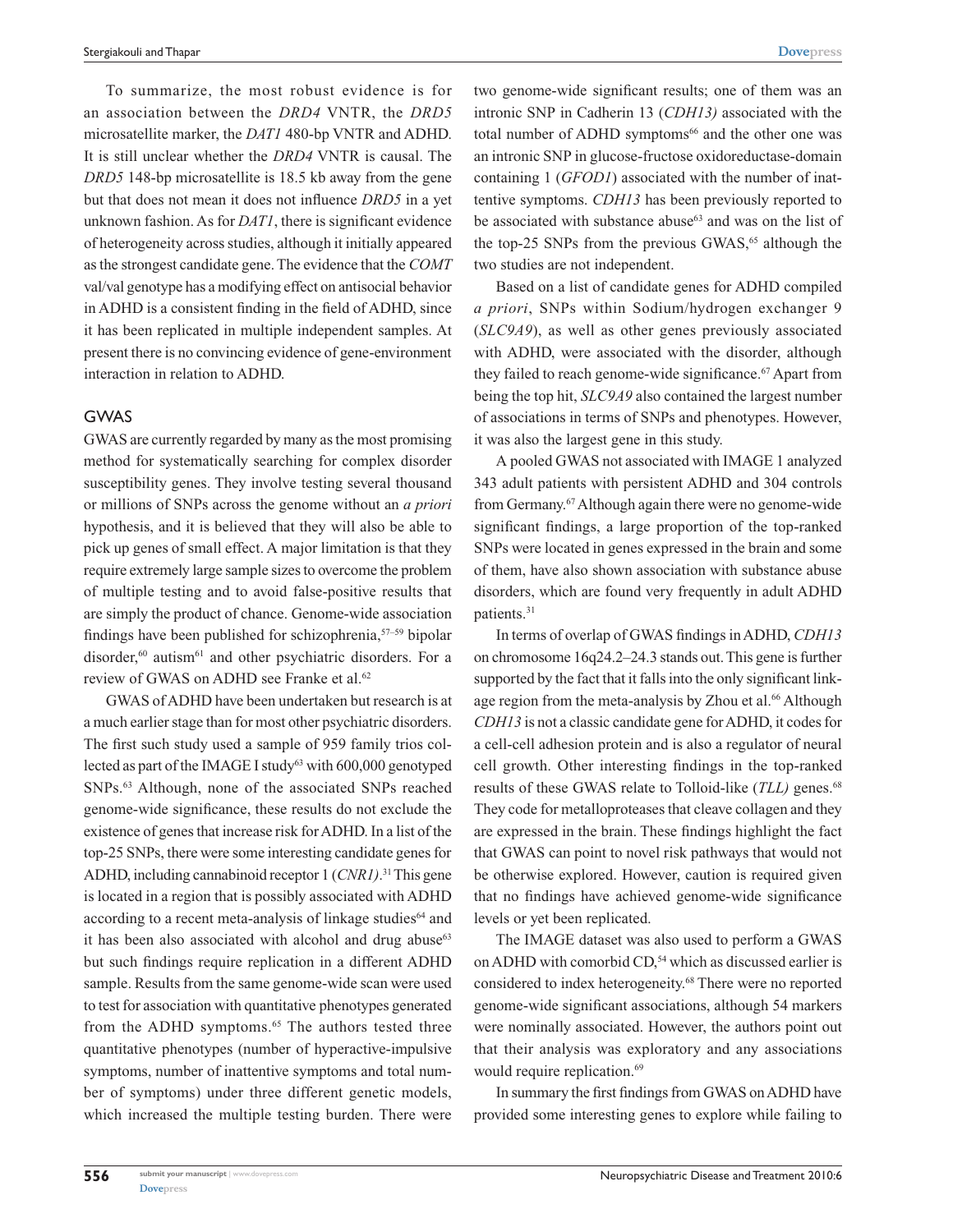provide support for previous candidate genes and achieve any genome-wide significant results (Table 1). As GWAS of other complex disorders have shown,<sup>70</sup> the effect sizes of common variants are very small and this in practice means that success will only be possible if sample sizes are greatly increased. Collaborative efforts can help achieve the number of patients and healthy controls needed to have sufficient power to detect such small effects.

Other potential reasons for the limited success of ADHD GWAS are sample heterogeneity, and the fact inherited factors other than common variants could increase risk for complex disorders. Although rare variants are found in a small proportion of the population (usually less than 5%), their effect sizes can be far greater than those for common variants, since they are more likely to have important implications for gene function than common variants (Table 1).

#### Copy number variants (CNVs)

One category of rare variants includes CNVs, which are DNA segments, of at least 1 kb in size, that vary in number when genomes of different individuals are compared. They can be copy number gains (called insertions or duplications), when there is a relative gain of a DNA segment compared to the control genome, or they can be copy number losses (called deletions), when there is a relative loss of a DNA segment. The presence of a CNV in an individual does not necessarily mean that there is a phenotypic effect, since CNVs are part of the normal variation of the human genome.<sup>71</sup> However, it has emerged that large, rare CNVs can increase risk of disorder, especially those of a neurodevelopmental nature

such as autism<sup>72</sup> and mental retardation; thus the advances in technology that have made CNV detection more cost and time effective are very welcome.

Studies of CNVs in ADHD have just started to emerge. The first published study of CNVs in ADHD did not find increased numbers of deletions or duplications in ADHD compared to controls.72 However, authors report that the gene set associated with inherited rare CNVs in cases was significantly enriched for genes previously studied in relation to autism, schizophrenia, and Tourette's syndrome.<sup>36</sup> Another study of CNVs in ADHD reported rare deletions and duplications in a sample of 99 children and adolescents with severe ADHD.<sup>73</sup> One of the duplications encompassed the gene neuropeptide Y (NPY), which has been implicated in behavioral traits and other psychiatric disorders<sup>74</sup> as well as being involved in energy balance. Although CNV studies in ADHD are still in their infancy, they could point to new risk pathways for ADHD and highlight overlaps across different neurodevelopmental disorders.

## Summary and future directions

ADHD is a complex disorder with high heritability. CD may index aetiological as well as clinical heterogeneity. There also appear to be shared inherited links with autism symptoms and CD. Candidate gene association studies have been more successful for ADHD than for other psychiatric disorders, but associated gene variants still explain only a small percentage of the inherited component of  $ADHD<sub>1,175</sub>$ GWAS on ADHD have only just started to emerge, so it is still too early to completely trust their findings unless

| Gene                                 | <b>Type of studies</b>                                 | <b>Evidence</b>                                            | <b>Function</b>                                                                   |
|--------------------------------------|--------------------------------------------------------|------------------------------------------------------------|-----------------------------------------------------------------------------------|
| DRD4 7-repeat allele                 | Association studies and<br>meta-analysis <sup>47</sup> | Consistent                                                 | G protein-coupled receptor that<br>binds dopamine                                 |
| DRD5 148-bp<br>microsatellite repeat | Association studies and<br>meta-analysis <sup>47</sup> | Consistent                                                 | G protein-coupled receptor that<br>binds dopamine                                 |
| DATI 480-bp VNTR                     | Association studies and<br>meta-analysis <sup>47</sup> | Mixed evidence                                             | Membrane-spanning protein that<br>removes dopamine from the<br>synaptic cleft     |
| COMT Val <sup>158</sup> Met          | Association studies and<br>meta-analysis <sup>47</sup> | Not associated with ADHD but<br>associated with CD in ADHD | Enzyme catalyzing the degradation<br>of dopamine, adrenaline and<br>noradrenaline |
| CDH <sub>13</sub>                    | Genome-wide<br>association studies <sup>65,67</sup>    | Overlap from GWAS studies but<br>needs replication         | Cell-cell adhesion protein and<br>regulator of neural cell growth                 |
| <b>GFODI</b>                         | Genome-wide<br>association studies <sup>65,67</sup>    | Overlap from GWAS studies but<br>needs replication         | Predicted to be involved in<br>electron transport and metabolic<br>processes      |
| <b>TLL</b>                           | Genome-wide<br>association studies <sup>63,65,67</sup> | Overlap from GWAS studies but<br>needs replication         | Metalloproteases that cleave<br>collagen, expressed in brain                      |

**Table 1** Key findings from molecular genetic studies of ADHD

**Abbreviations:** GWAS, genome-wide association study; DRD4, dopamine D4 receptor gene; DRD5, dopamine D5 receptor gene; DAT1, dopamine transporter gene; COMT, catechol-o-methyltransferase; CDH13, cadherin 13; GFOD1, glucose-fructose oxidoreductase-domain containing 1; TLL, tolloid-like genes.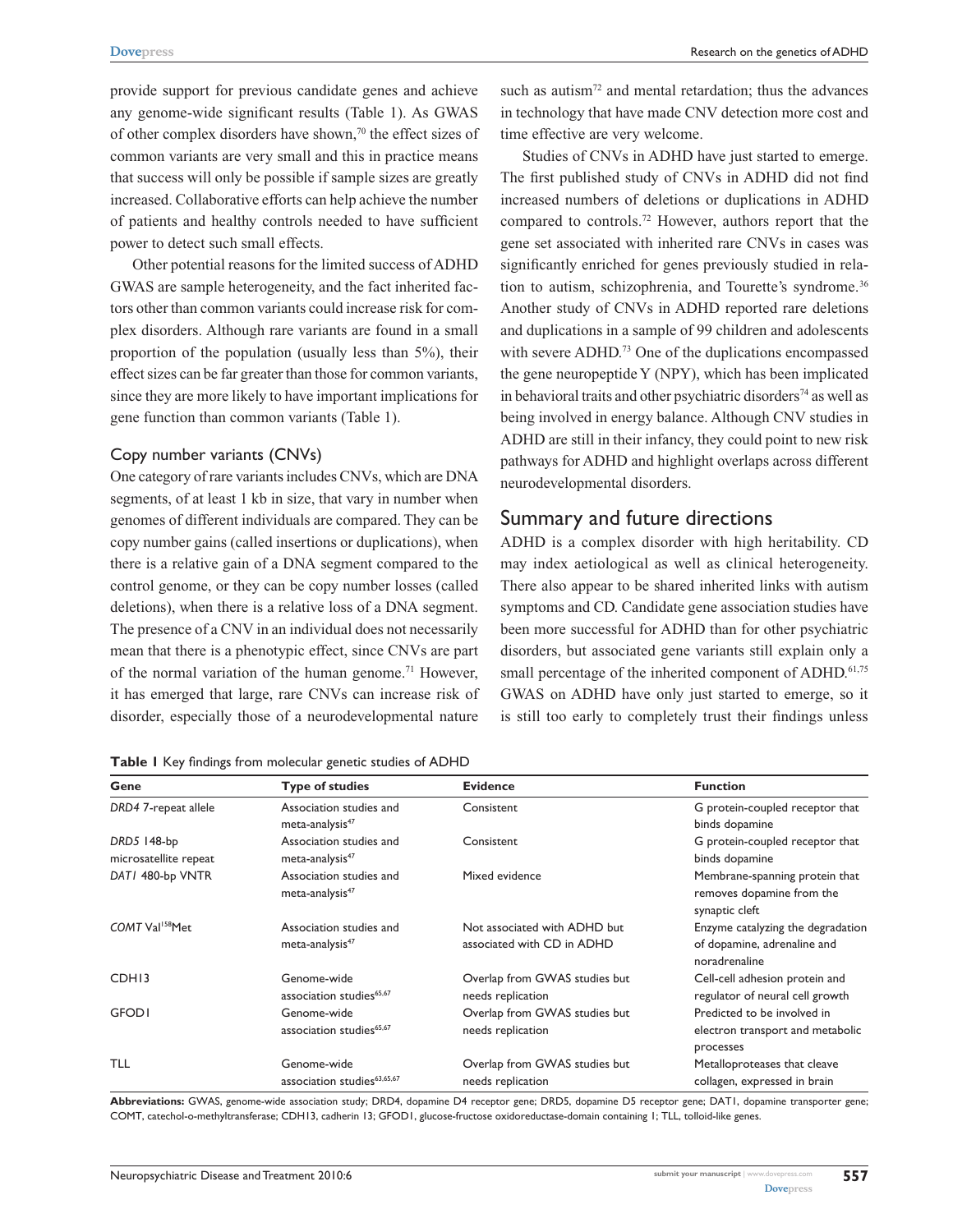replication in independent samples is achieved. In the future, much larger samples will be required through international collaborative efforts.

Although large samples will be needed, careful, detailed clinical and phenotype assessments are still important. ADHD is heterogeneous and phenotype refinement could potentially lead to more success in identifying genetic risk factors. Also such assessments are important if gene-phenotype links are to be examined. Epidemiological, cognitive neuroscience and imaging studies can also be helpful in examining the risk effects of putative ADHD genes in normal individuals. For example, examining the effects of such genetic variants on brain structure and function as well as other potential "intermediate phenotypes" could help identify risk mechanisms for ADHD as well as a better understanding of brain function in normal individuals.

The next few years are likely to be very exciting for the field of ADHD genetics. The first findings from GWAS are pointing to neuronal cell migration and plasticity but also more basic processes, like cell division and extracellular matrix regulation, which have not been considered before.<sup>76</sup> New technologies, such as next generation sequencing, are likely to enhance our capacity to examine the contribution of common and rare variants as well as CNVs.77 This technology has already been applied to sequence ∼1000 human genomes as part of the 1000 genomes project. For the first time an unprecedented amount of genetic variation has become available for testing for association with complex disorders.

To conclude, a number of consistent genetic findings have emerged in relation to ADHD. Advances in technology and statistical analysis methods, improvements in phenotype definition and collaborative efforts to enhance sample sizes will be critical to identify and replicate more susceptibility genes. If and when some of these findings are replicated, the challenge will be to test for causal mechanisms at a biological and clinical level. Such research provides the first step towards understanding the pathogenesis of ADHD and reaching the final goal of improving diagnosis and treatment.

# **Acknowledgments**

Research funding from the Wellcome Trust, Action Medical Research and Baily Thomas Charitable Fund.

# **Disclosure**

The authors report no conflicts of interest in this work.

## **References**

- 1. Faraone SV, Perlis RH, Doyle AE, et al. Molecular genetics of attention-deficit/hyperactivity disorder. *Biol Psychiatry*. 2005;57(11): 1313–1323.
- 2. Goodman R, Stevenson J. A twin study of hyperactivity II. The aetiological role of genes, family relationships and perinatal adversity. *J Child Psychol Psychiatry*. 1989;30(5):691–709.
- 3. Cantwell DP. Genetics of hyperactivity. *J Child Psychol Psychiatry*. 1975;16(3):261–264.
- 4. Sprich S, Biederman J, Crawford MH, Mundy E, Faraone SV. Adoptive and biological families of children and adolescents with ADHD. *J Am Acad Child Adolesc Psychiatry*. 2000;39(11):1432–1437.
- 5. Levy F, Hay DA, McStephen M, Wood C, Waldman I. Attention-deficit hyperactivity disorder: a category or a continuum? Genetic analysis of a large-scale twin study. *J Am Acad Child Adolesc Psychiatry*. 1997;36(6):737–744.
- 6. Thapar A, Holmes J, Poulton K, Harrington R. Genetic basis of attention deficit and hyperactivity. *Br J Psychiatry*. 1999 Feb;174:105–111.
- 7. Mill J, Petronis A. Pre- and peri-natal environmental risks for attentiondeficit hyperactivity disorder (ADHD): the potential role of epigenetic processes in mediating susceptibility. *J Child Psychol Psychiatry*. 2008; 49(10):1020–1030.
- 8. Thapar A, Langley K, Owen MJ, O'Donovan MC. Advances in genetic findings on attention deficit hyperactivity disorder. *Psychol Med*. 2007; 37:1681–1692.
- 9. Thapar A, Langley K, O'Donovan M, Owen M. Refining the attention deficit hyperactivity disorder phenotype for molecular genetic studies. *Mol Psychiatry*. 2006;11(8):714–720.
- 10. McGough JJ. Adult Manifestations of Attention-Deficit/Hyperactivity Disorder. In: Sadock B, Sadock V, Rouiz P, editors. *Kaplan and Sadock's Comprehensive Textbook of Psychiatry*. Vol 2. Philadelphia: Wloters Kluwer; 2009.
- 11. Stawicki JA, Nigg JT, von Eye A. Family psychiatric history evidence on the nosological relations of DSM-IV ADHD combined and inattentive subtypes: new data and meta-analysis. *J Child Psychol Psychiatry*. 2006;47(9):935–945.
- 12. McLoughlin G, Ronald A, Kuntsi J, Asherson P, Plomin R. Genetic support for the dual nature of attention deficit hyperactivity disorder: substantial genetic overlap between the inattentive and hyperactive-impulsive components. *J Abnorm Child Psychol*. 2007;35(6):999–1008.
- 13. Klein RG, Mannuzza S. Long-term outcome of hyperactive children: a review. *J Am Acad Child Adolesc Psychiatry*. 1991;30(3):383–387.
- 14. Taylor E, Sonuga-Barke E. Disorders of attention and activity. In: Rutter M, Bishop DV, Pine D, et al, editors. *Rutter's Child and Adolescent Psychiatry*. 5th ed. Malden: Wiley-Blackwell; 2008.
- 15. Larsson H, Lichtenstein P, Larsson JO. Genetic contributions to the development of ADHD subtypes from childhood to adolescence. *J Am Acad Child Adolesc Psychiatry*. 2006;45(8):973–981.
- 16. Franke B, Vasquez AA, Johansson S, et al. Multicenter analysis of the SLC6A3/DAT1 VNTR haplotype in persistent ADHD suggests differential involvement of the gene in childhood and persistent ADHD. *Neuropsychopharmacology*. 2010;35(3):656–664.
- 17. Costa e Silva JA. Autism, a brain developmental disorder: some new pathopysiologic and genetics findings. *Metabolism*. 2008 Oct;57 Suppl 2:S40–S43.
- 18. Cuffe SP, Moore CG, McKeown RE. Prevalence and correlates of ADHD symptoms in the national health interview survey. *J Atten Disord*. 2005;9(2):392–401.
- 19. Reiersen AM, Constantino JN, Grimmer M, Martin NG, Todd RD. Evidence for shared genetic influences on self-reported ADHD and autistic symptoms in young adult Australian twins. *Twin Res Hum Genet*. 2008;11(6):579–585.
- 20. Ronald A, Simonoff E, Kuntsi J, Asherson P, Plomin R. Evidence for overlapping genetic influences on autistic and ADHD behaviors in a community twin sample. *J Child Psychol Psychiatry*. 2008;49(5): 535–542.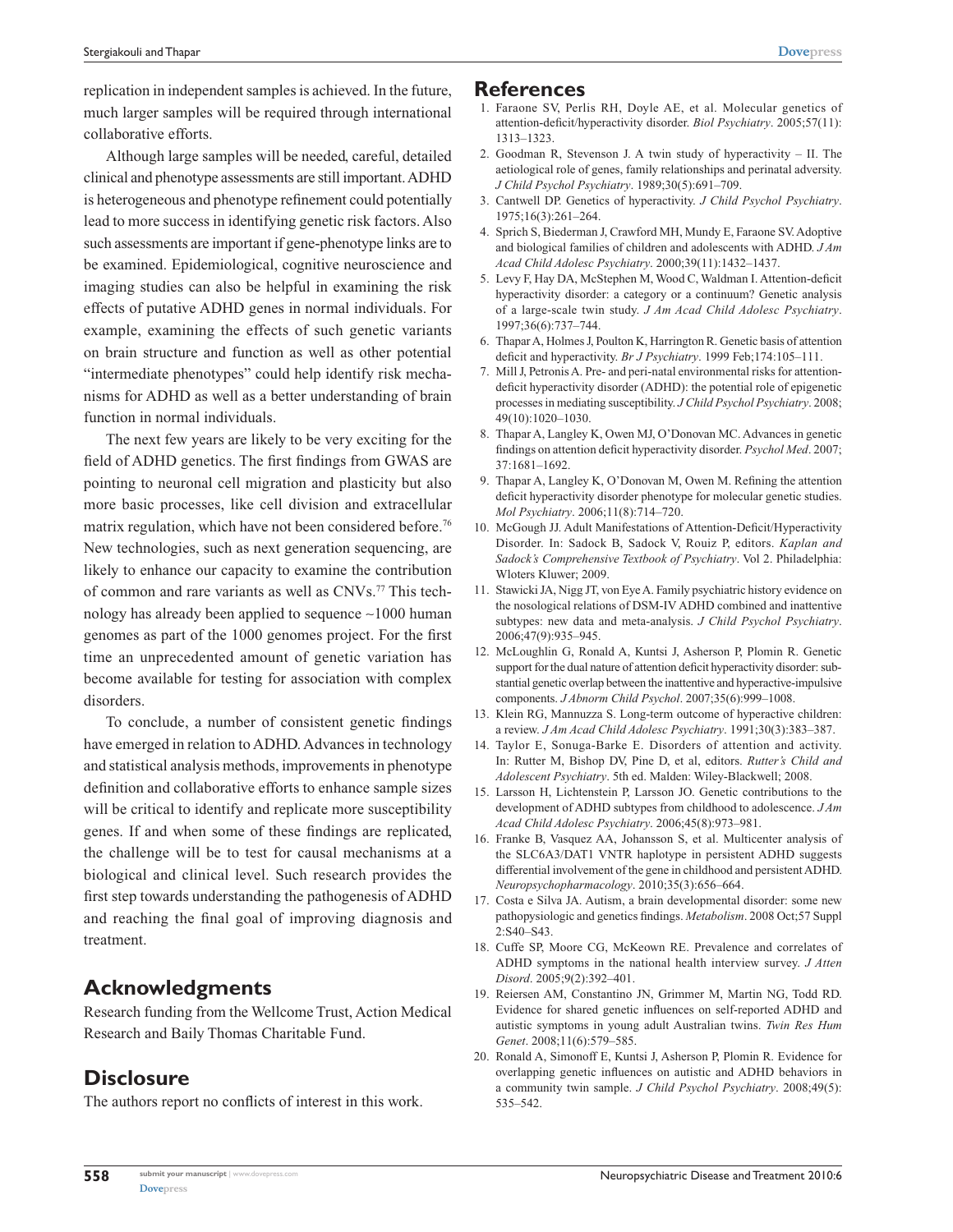- 21. Moffitt TE. Adolescence-limited and life-course-persistent antisocial behavior: a developmental taxonomy. *Psychol Rev*. 1993;100(4): 674–701.
- 22. Thapar A, Harrington R, McGuffin P. Examining the comorbidity of ADHD-related behaviors and conduct problems using a twin study design. *Br J Psychiatry*. 2001;179:224–229.
- 23. Taylor E, Chadwick O, Heptinstall E, Danckaerts M. Hyperactivity and conduct problems as risk factors for adolescent development. *J Am Acad Child Adolesc Psychiatry*. 1996;35(9):1213–1226.
- 24. Biederman J, Mick E, Faraone SV, et al. Influence of gender on attention deficit hyperactivity disorder in children referred to a psychiatric clinic. *Am J Psychiatry*. 2002;159(1):36–42.
- 25. Rhee SH, Waldman ID, Hay DA, Levy F. Sex differences in genetic and environmental influences on DSM-III-R attention-deficit/hyperactivity disorder. *J Abnorm Psychol*. 1999;108(1):24–41.
- 26. Rutter M. Gene-environment interdependence. *Dev Sci*. 2007;10(1): 12–18.
- 27. Linnet KM, Dalsgaard S, Obel C, et al. Maternal lifestyle factors in pregnancy risk of attention deficit hyperactivity disorder and associated behaviors: review of the current evidence. *Am J Psychiatry*. 2003;160(6):1028–1040.
- 28. Thapar A, Rutter M. Do prenatal risk factors cause psychiatric disorder? Be wary of causal claims. *Br J Psychiatry*. 2009;195(2): 100–101.
- 29. Thapar A, Harold G, Rice F, Langley K, O'Donovan M. The contribution of gene-environment interaction to psychopathology. *Dev Psychopathol*. 2007;19(4):989–1004.
- 30. Thapar A, Stergiakouli E. Genetic influences on the development of childhood psychiatric disorders. *Psychiatry*. 2008;7(7):277–281.
- 31. Zhou K, Dempfle A, Arcos-Burgos M, et al. Meta-analysis of genome-wide linkage scans of attention deficit hyperactivity disorder. *Am J Med Genet B Neuropsychiatr Genet*. 2008;147B(8):1392–1398.
- 32. DiMaio S, Grizenko N, Joober R. Dopamine genes and attention-deficit hyperactivity disorder: a review. *J Psychiatry Neurosci*. 2003;28(1): 27–38.
- 33. Gainetdinov RR. Dopamine transporter mutant mice in experimental neuropharmacology. *Naunyn Schmiedebergs Arch Pharmacol*. 2008; 377(4–6):301–313.
- 34. Spencer TJ, Biederman J, Madras BK, et al. In vivo neuroreceptor imaging in attention-deficit/hyperactivity disorder: a focus on the dopamine transporter. *Biol Psychiatry*. 2005;57(11):1293–1300.
- 35. Sharp SI, McQuillin A, Gurling HM. Genetics of attention-deficit hyperactivity disorder (ADHD). *Neuropharmacology*. 2009;57(7–8): 590–600.
- 36. Gizer IR, Ficks C, Waldman ID. Candidate gene studies of ADHD: a meta-analytic review. *Hum Genet*. 2009;126(1):51–90.
- 37. Faraone SV, Doyle AE, Mick E, Biederman J. Meta-analysis of the association between the 7-repeat allele of the dopamine D(4) receptor gene and attention deficit hyperactivity disorder. *Am J Psychiatry*. 2001; 158(7):1052–1057.
- 38. Li D, Sham PC, Owen MJ, He L. Meta-analysis shows significant association between dopamine system genes and attention deficit hyperactivity disorder (ADHD). *Hum Mol Genet*. 2006;15(14): 2276–2284.
- 39. El-Faddagh M, Laucht M, Maras A, Vohringer L, Schmidt MH. Association of dopamine D4 receptor (DRD4) gene with attentiondeficit/hyperactivity disorder (ADHD) in a high-risk community sample: a longitudinal study from birth to 11 years of age. *J Neural Transm*. 2004;111(7):883–889.
- 40. Langley K, Fowler TA, Grady DL, et al. Molecular genetic contribution to the developmental course of attention-deficit hyperactivity disorder. *Eur Child Adolesc Psychiatry*. 2009;18(1):26–32.
- 41. Shaw P, Gornick M, Lerch J, et al. Polymorphisms of the dopamine D4 receptor, clinical outcome, and cortical structure in attentiondeficit/hyperactivity disorder. *Arch Gen Psychiatry*. 2007;64(8): 921–931.
- 42. Li J, Wang Y, Zhou R, et al. Association between polymorphisms in serotonin transporter gene and attention deficit hyperactivity disorder in Chinese Han subjects. *Am J Med Genet B Neuropsychiatr Genet*. 2007;144(1):14–19.
- 43. Lowe N, Kirley A, Hawi Z, et al. Joint analysis of the DRD5 marker concludes association with attention-deficit/hyperactivity disorder confined to the predominantly inattentive and combined subtypes. *Am J Hum Genet*. 2004;74(2):348–356.
- 44. Maher BS, Marazita ML, Ferrell RE, Vanyukov MM. Dopamine system genes and attention deficit hyperactivity disorder: a meta-analysis. *Psychiatr Genet*. 2002;12(4):207–215.
- 45. Purper-Ouakil D, Wohl M, Mouren MC, Verpillat P, Ades J, Gorwood P. Meta-analysis of family-based association studies between the dopamine transporter gene and attention deficit hyperactivity disorder. *Psychiatr Genet*. 2005;15(1):53–59.
- 46. Yang B, Chan RC, Jing J, Li T, Sham P, Chen RY. A meta-analysis of association studies between the 10-repeat allele of a VNTR polymorphism in the 3'-UTR of dopamine transporter gene and attention deficit hyperactivity disorder. *Am J Med Genet B Neuropsychiatr Genet*. 2007;144B(4):541–550.
- 47. Brookes K, Xu X, Chen W, et al. The analysis of 51 genes in DSM-IV combined type attention deficit hyperactivity disorder: association signals in DRD4, DAT1 and 16 other genes. *Mol Psychiatry*. 2006;11(10):934–953.
- 48. Kahn RS, Khoury J, Nichols WC, Lanphear BP. Role of dopamine transporter genotype and maternal prenatal smoking in childhood hyperactive-impulsive, inattentive, and oppositional behaviors. *J Pediatr*. 2003;143(1):104–110.
- 49. Neuman RJ, Lobos E, Reich W, Henderson CA, Sun LW, Todd RD. Prenatal smoking exposure and dopaminergic genotypes interact to cause a severe ADHD subtype. *Biol Psychiatry*. 2007;61(12):1320–1328.
- 50. Brookes KJ, Mill J, Guindalini C, et al. A common haplotype of the dopamine transporter gene associated with attention-deficit/ hyperactivity disorder and interacting with maternal use of alcohol during pregnancy. *Arch Gen Psychiatry*. 2006;63(1):74–81.
- 51. Langley K, Turic D, Rice F, et al. Testing for gene x environment interaction effects in attention deficit hyperactivity disorder and associated antisocial behavior. *Am J Med Genet B Neuropsychiatr Genet*. 2008;147B(1):49–53.
- 52. Laucht M, Skowronek MH, Becker K, et al. Interacting effects of the dopamine transporter gene and psychosocial adversity on attention-deficit/ hyperactivity disorder symptoms among 15-year-olds from a high-risk community sample. *Arch Gen Psychiatry*. 2007;64(5):585–590.
- 53. Cheuk DK, Wong V. Meta-analysis of association between a catechol-O-methyltransferase gene polymorphism and attention deficit hyperactivity disorder. *Behav Genet*. 2006;36(5):651–659.
- 54. Thapar A, Langley K, Fowler T, et al. Catechol O-methyltransferase gene variant and birth weight predict early-onset antisocial behavior in children with attention-deficit/hyperactivity disorder. *Arch Gen Psychiatry*. 2005;62(11):1275–1278.
- 55. Caspi A, Langley K, Milne B, et al. A replicated molecular genetic basis for subtyping antisocial behavior in children with attention-deficit/ hyperactivity disorder. *Arch Gen Psychiatry*. 2008;65(2):203–210.
- 56. Monuteaux MC, Biederman J, Doyle AE, Mick E, Faraone SV. Genetic risk for conduct disorder symptom subtypes in an ADHD sample: specificity to aggressive symptoms. *J Am Acad Child Adolesc Psychiatry*. 2009;48(7):757–764.
- 57. O'Donovan MC, Craddock N, Norton N, et al. Identification of loci associated with schizophrenia by genome-wide association and follow-up. *Nat Genet*. 2008;40(9):1053–1055.
- 58. Shifman S, Johannesson M, Bronstein M, et al. Genome-wide association identifies a common variant in the reelin gene that increases the risk of schizophrenia only in women. *PLoS Genet*. 2008;4(2):e28.
- 59. Sullivan PF, Lin D, Tzeng JY, et al. Genomewide association for schizophrenia in the CATIE study: results of stage 1. *Mol Psychiatry*. 2008;13(6):570–584.